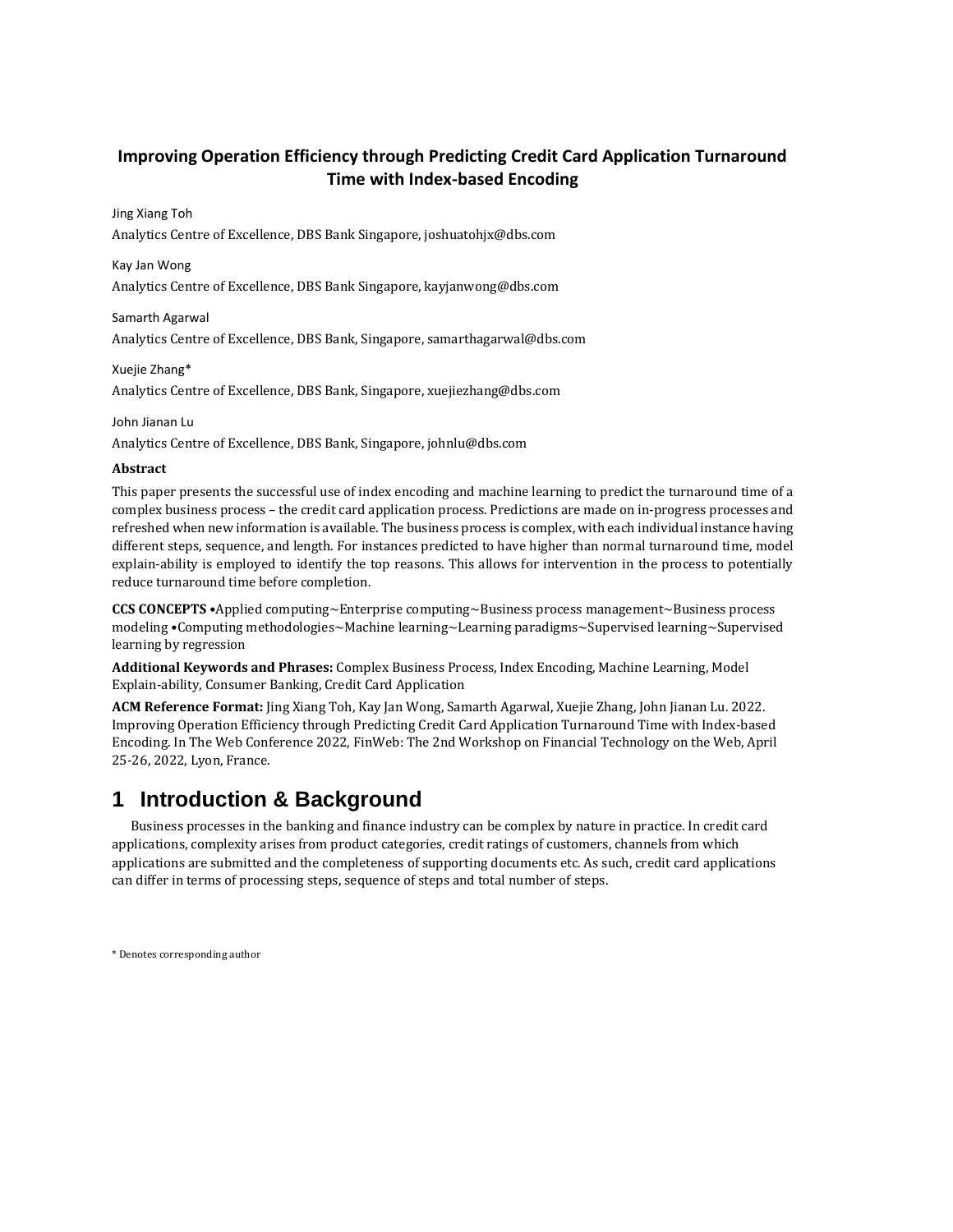It is in the interest of the bank to shorten the turnaround time of credit card applications. Machine learning can be used to predict turnaround time of on-going applications and identify applications that are predicted to take longer than normal to complete while model explain-ability can identify the variables that contributed to the prediction. This will allow the bank, especially the operation team, to proactively intervene and possibly reduced the actual turnaround time.

Index encoding can be used to achieve the above. The credit card application process needs to be encoded so that the complexity of the process, including differing steps, sequence and number of steps can be captured in a machine learning model. Then predictions can be made at any point throughout the on-going application process. Model explain-ability, apart from being used to identify the top variables, can be built on to provide actionable follow ups and to improve the business process. For example, suppose an application is predicted to take longer than normal due to inconsistent information submitted, the customer can be reached out to earlier.

This paper demonstrates how turnaround time of a complex business process can be modelled with indexbased encoding and how it can be reduced by using model explain-ability to identify and mitigate variables that correlates with high turnaround time.

# **2 Literature Review & Related work**

Predictive monitoring of business processes falls under the category of process mining [\[1\]](#page-8-0) that aims to predict the outcome of on-going processes. Outcomes can include whether a medical treatment process is successful or if a purchase order will be fulfilled by potential customers.

Earlier methods of process mining include sequence classification  $[2, 3]$  $[2, 3]$ , where initial simple symbolic sequences of processes are extracted from past historical data and mapped against on-going processes to determine the outcome. These methods take the latest snapshot of the variables but not how the variables changed and evolved to the current state.

Later approaches extract complex symbolic sequences that retain information on the evolution of the variables  $[4]$ . In particular, index-based encoding and a combination of index-based encoding and encoding based on Hidden Markov [\[5\]](#page-9-1) Models (HMMs) have been shown to reliably predict outcomes by a substantial margin when compared to traditional Boolean, frequency-based or last state encoding. This is so even at initial stages of the business process.

This paper focus on index-based encoding instead of the combination mentioned above as the latter requires additional compute resources but do not provide significant or consistent improvement in performance.

# **3 Modelling Turnaround Time**

All numbers in this paper were altered due to sensitivity of information but the altered numbers do not change the conclusions or insights derived.

#### **3.1 Label – Turnaround Time (TAT)**

The objective of the model is to predict the turnaround time of credit card applications. Specifically, turnaround time is the duration from when an application is received in the system to when a decision has been made to approve or reject the application. Majority of the applications are completed in a few days. For applications that take longer than normal, common reasons encompass insufficient or inconsistent documents submitted or issues with credit worthiness.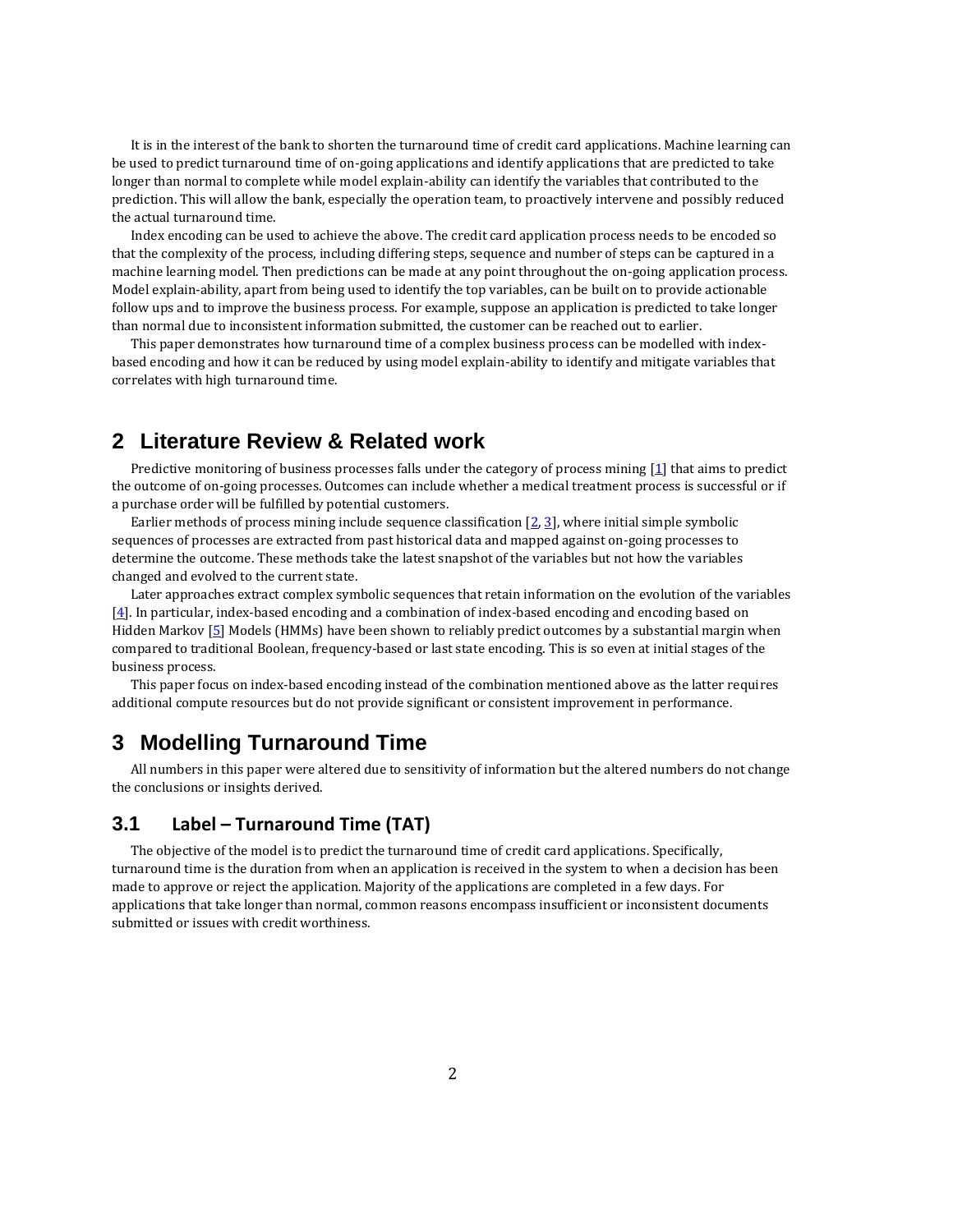#### **3.2 Static and Dynamic Variables**

Variables in the credit card application process can be categorized into static and dynamic variables. The latter category of variables are variables that will be index encoded.

Static variables are variables that are processed from the application or engineered. These variables are available at the start of the application, and they remain constant throughout the entire process. In total, there are 14 processed static variables and 4 engineered static variables. Examples of processed static variables include whether information submitted for the application is clean, channel from which the application is submitted and nationality of the applicant etc. Engineered static variables include the day of week that an application is submitted, total number of applications submitted on the same day and so on.

Dynamic variables are variables that are updated at every step of the application process. The number of steps for each application is capped at 100. Distribution of the number of steps for the applications is long tailed – capping at 100 steps reduces computing resources and 98% of applications have less than 100 steps. Capturing how the dynamic variables evolve throughout the process enables better prediction of turnaround time.

Within each step, there are 6 processed dynamic variables and 5 engineered dynamic variables. Examples of processed dynamic variables include the step description, step status, discrepancies raised if any and step time taken etc. Engineered dynamic variables include the total time taken since the start of the application and number of steps taken so far.

### **3.3 Last State Variables**

Last state variables are essentially dynamic variables from the last known step of the business process and are added to improve the predictive power of the model. These variables allow the model to capture the progress of each application relative to the progress of other applications.

### **3.4 Index – Based Encoding**

Index based encoding enables applications with different steps and length to be modelled such that the complex symbolic sequences are captured and that a prediction can be made at any point of the process.

[Table 1](#page-3-0) shows index-based encoding being used with the static, dynamic and last state variables mentioned in earlier sections. Due to the large number of variables, only two static variables, two last state variables, one dynamic variable and the first nine steps are shown.

In [Table 1](#page-3-0), two applications from two different customers are shown and this is reflected in the 'Customer' column. For each of the application, updates throughout the process at different timing are appended in new rows and this is reflected in the 'Updates' column. The corresponding time taken for each of the application is reflected in the 'Turnaround Time' column.

Using application 1 as an example, static variables remain constant throughout the process while the dynamic variables are updated. Last state variables reflect the last known step of the corresponding dynamic variables. A single update has at least one new step of dynamic variables being added. When the updates across the two different applications are compared, it is seen that the complex sequence unique to each application is captured in the encoding.

Prediction of turnaround time can be made at the first update and refreshed with every subsequent update. As the number of updates increases, new information is added, and the prediction becomes more accurate. It is important that the prediction is accurate with as few updates as possible for the prediction to be useful.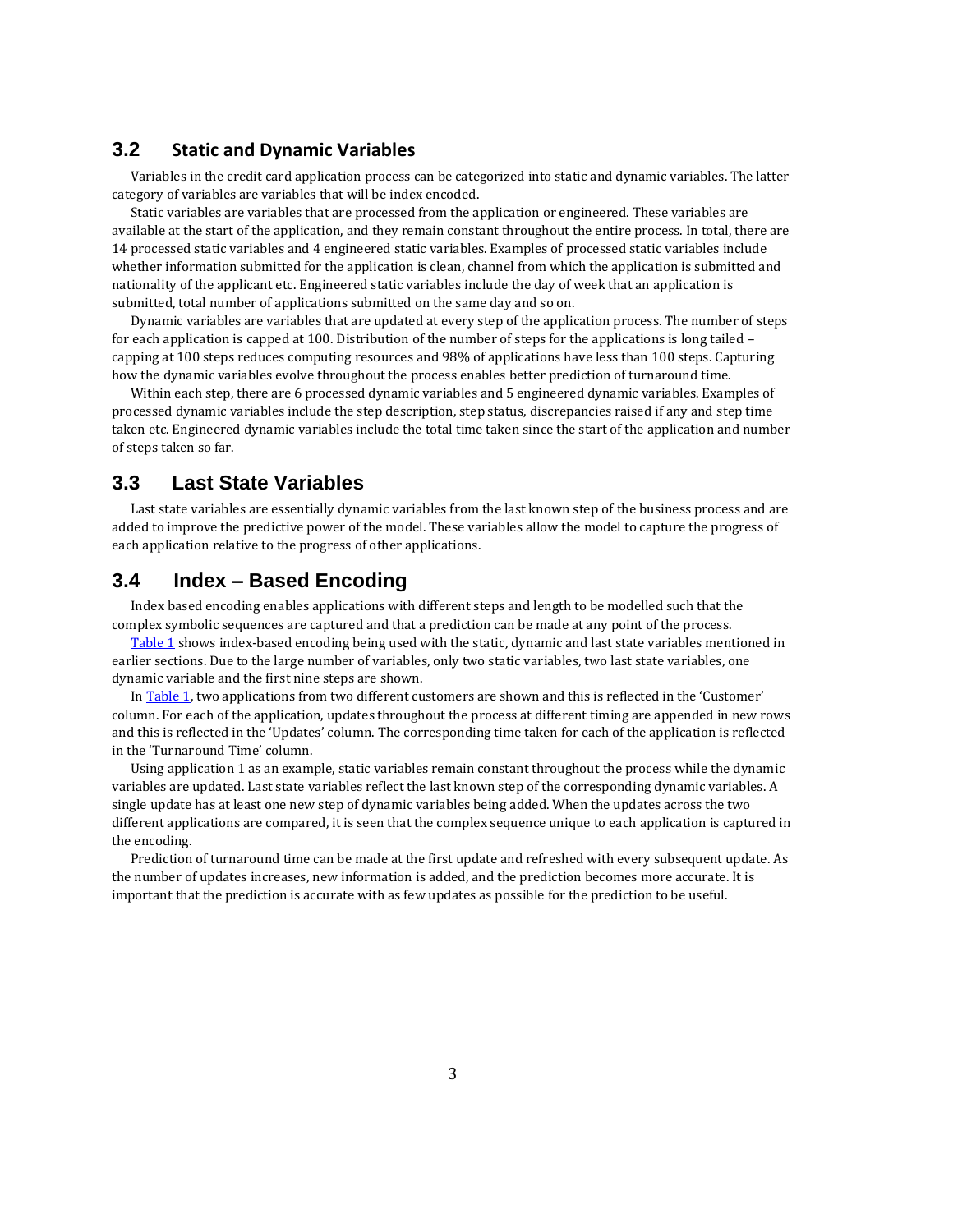<span id="page-3-0"></span>

| Customer       | Updates        | Turnaround Remaining<br>Time | <b>TAT</b>     |       | <b>Static Variables</b><br>(only 2 shown) | <b>Last State Variables</b><br>(only 2 shown) |                    |                |                |                       |                 | Dynamic Variable<br>(only step description is shown and only first 9 steps are shown) |                   |                     |                |                |
|----------------|----------------|------------------------------|----------------|-------|-------------------------------------------|-----------------------------------------------|--------------------|----------------|----------------|-----------------------|-----------------|---------------------------------------------------------------------------------------|-------------------|---------------------|----------------|----------------|
| #              | #              | Days                         | Days           | Clean | Channel                                   | Step Desc                                     | Number<br>Of Steps | Step 1<br>Desc | Step 2<br>Desc | Step 3<br>Desc        | Step 4<br>Desc  | Step 5<br>Desc                                                                        | Step 6<br>Desc    | Step 7<br>Desc      | Step 8<br>Desc | Step 9<br>Desc |
| $\mathbf{1}$   | $\mathbf{1}$   | 3                            | 3              | Y     | Online                                    | bureau out                                    | 6                  | edit           |                | bureau in cross check | pre val         | app score                                                                             | bureau out        | <b>NA</b>           | NA             | <b>NA</b>      |
| $\mathbf{1}$   | $\overline{2}$ | 3                            | 2              | Y     | Online                                    | judgement                                     | 7                  | edit           |                | bureau in cross check | pre val         | app score                                                                             | bureau out        | judgement           | NA             | NA             |
| $\mathbf{1}$   | 3              | 3                            | $\mathbf{1}$   | Y     | Online                                    | decision                                      | 9                  | edit           |                | bureau in cross check | pre val         | app score                                                                             | bureau out        | judgement           | setup          | decision       |
| $\overline{2}$ | $\mathbf{1}$   | 5                            | 5              | N     | Branch                                    | cross check                                   | 3                  | edit           | bureau in      | cross check           | NA              | <b>NA</b>                                                                             | <b>NA</b>         | <b>NA</b>           | <b>NA</b>      | <b>NA</b>      |
| $\overline{c}$ | $\overline{2}$ | 5                            | 5              | N     | Branch                                    | maker rework                                  | 4                  | edit           |                | bureau in cross check | maker<br>rework | <b>NA</b>                                                                             | <b>NA</b>         | <b>NA</b>           | NA             | <b>NA</b>      |
| $\overline{c}$ | 3              | 5                            | $\overline{4}$ | N     | Branch                                    | ca 1st follow                                 | 5                  | edit           |                | bureau in cross check | Maker<br>rework | ca 1st follow                                                                         | <b>NA</b>         | <b>NA</b>           | NA             | <b>NA</b>      |
| $\overline{2}$ | 4              | 5                            | $\overline{2}$ | N     | Branch                                    | pre val                                       | 8                  | edit           |                | bureau in cross check | maker<br>rework | ca 1st follow                                                                         | maker<br>complied | checker<br>complied | pre val        | <b>NA</b>      |

**Table 1: Example of Index Encoding used with Static, Dynamic and Last State Variables**

### **3.5 One hot and Label Encoding**

Further encoding is required post index-based encoding for the data to be 'readable' by a machine learning model. Static variables are one-hot encoded while last state and dynamic variables are label encoded due to the high count of variable. Post one-hot and label encoding, there are close to 100 columns for static variables and 600 plus columns for dynamic variables.

#### **3.6 Data Processing**

Raw data is sourced from multiple business units that includes Operation, Credit and Risk. The raw data is then extracted, transformed, and loaded in a Hadoop distributed file system as parquet files using Python-Spark. Next, data processing, merging of tables, feature engineering and index-based encoding are done before the processed data is sufficiently small enough to be converted to a Pandas Data Frame. The data is then one-hot and label encoded.

### **3.7 Train, Test and Production Data Sets**

Post processing, the data is split into train, test and production data sets.

Train data set consists of a full year of data and is used to train and cross validate the machine learning model. It follows that applications must be completed so turnaround time is available for training.

Test data set consist of two months of data and is used as an out of sample test set to track the performance of the machine learning model. As such, applications in the test data set are completed as well.

Production data set consist of in progress applications only. Prediction for the turnaround time are made for every update of each application until the application is decisioned. Hence, the performance of the model on these applications can only be tracked after the applications are completed.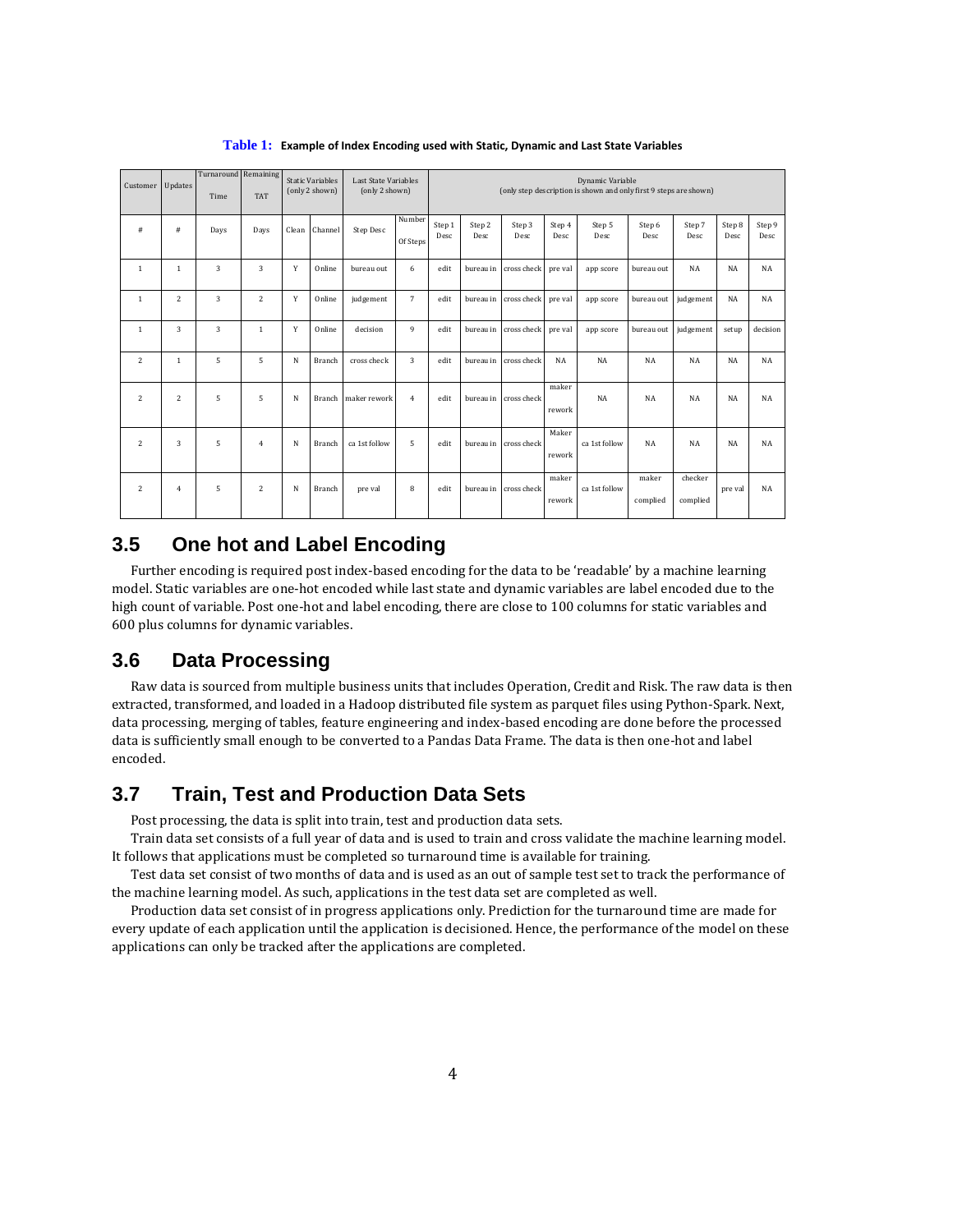#### **3.8 Predicted Remaining Time**

Predicted remaining time is derived by subtracting time taken so far (engineered dynamic variable) from the predicted Turnaround time. This is calculated for in progress applications in the production data set to make it possible to proactively intervene on applications that are predicted to take longer than normal.

### **3.9 Predefined Split for Cross Validation**

A consideration that arises from using index-based encoding with machine learning is the possibility of biasness when an update is cross validated against another update from the same application. Thus, a predefined split for cross validation is used to ensure that updates from the same application are assigned to the same cross validation fold. The algorithm is as follows:

1) Randomly assign updates from the same application an integer from 1 to N, where N is the number of cross validation folds

2) Sort updates into N folds for cross validation when training machine learning model

### **3.10 Sample Weight for Trend of Average Turnaround Time**

A critical factor to consider and mitigate is the trend of the average turnaround time. For example, turnaround time may edge higher towards the end of the year due to seasonality or trend lower in recent months due to improvement in the business process. Figure  $1$  shows the trend of average turnaround time with unit in days.

It follows that heavier sample weights should be given to more recent applications in the training of the machine learning model. The sample weights can be optimized through experiments. The algorithm is as follows:

1) Assign sample weight w1 (default value of 5) to applications from the most recent month.

- 2) Assign sample weight w2 (default value of 3) to applications from the second most recent month.
- 3) Assign sample weight w3 (default value of 1) to all other applications

4) Vary w1 and w2 with integer values from 1 to 10 with the condition that w1  $\geq$  w2  $\geq$  w3 to obtain the best performance for prediction



**Figure 1: Trend of Average Turnaround time (days) with a variance of about 0.33 days.**

### <span id="page-4-0"></span>**3.11 Machine Learning Model**

Extreme Gradient Boosting (XGBoost)  $\lceil \underline{6} \rceil$  is used for the machine learning regression model. It is a supervised machine learning technique that is tree-based and open sourced. XGBoost model is trained on the train data set with completed applications. Grid search, with cross validation using the predefined split mentioned in an earlier section, is employed to search for the best parameters. Parameters in the grid search include 'learning rate', 'n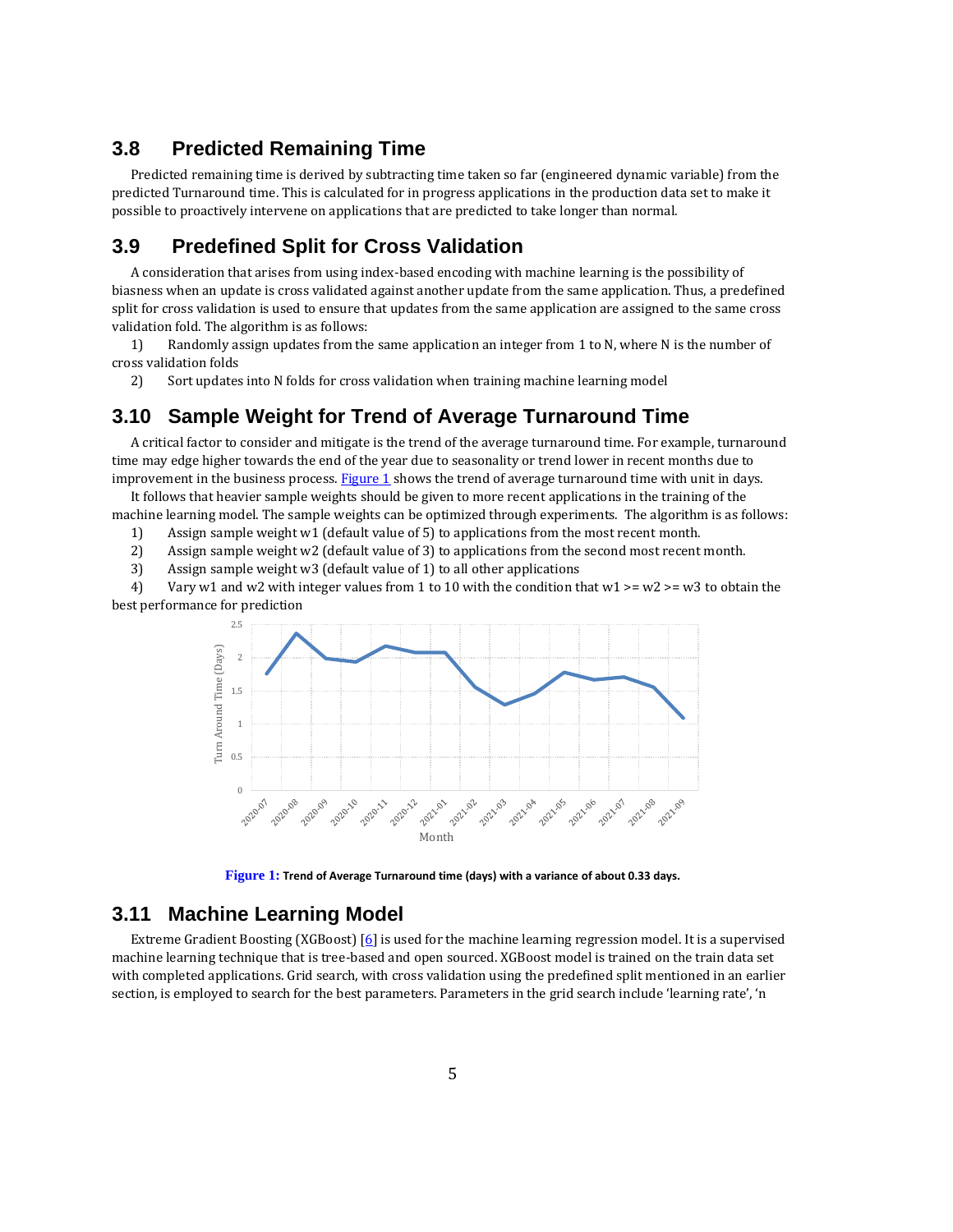estimators', 'min child weight', 'gamma', 'subsample', 'column sample by tree' and 'max depth'. Sample weights for data that are more recent are then optimized to account for any shift in the trend of turnaround time. Performance of the train and test data sets are compared to ensure that there is minimal over fitting of the model. The trained XGBoost model is then used to predict turnaround time of in progress applications based on the latest available update[. Figure 2](#page-5-0) shows the overall flow of the data pipeline. Parameters of the final XGBoost model trained are: learning rate: 0.1, N estimators: 400, Min child rate: 1, Gamma: 0, Subsample: 1, Col sample by tree: 0.9, Max depth: 7.



**Figure 2: Flow chart of the data pipeline**

# <span id="page-5-0"></span>**4 Model Explain-ability**

# **4.1 Feature Importance**

The most important features from the XGBoost model is:

- 1) Step time taken for critical steps
- 2) Count of discrepancies in application
- 3) Whether the application is 'clean'
- 4) Channel from which applications are submitted
- 5) Step status of applications.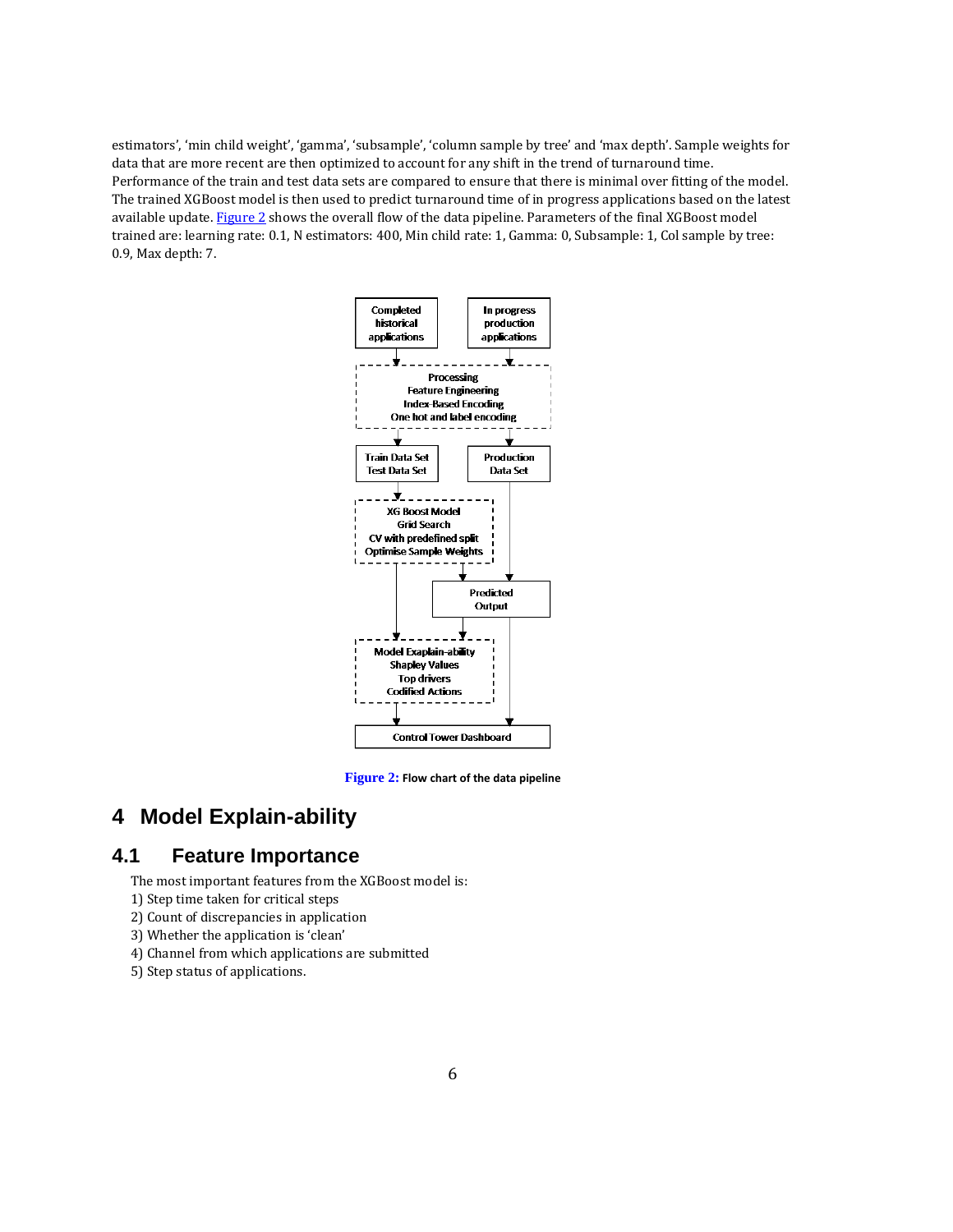### **4.2 Shapley Values**

Shapley values [\[7\]](#page-9-3) are used to make sense of the model prediction. It originated from cooperative game theory where it is used for fair distribution for rewards based on contributions made. Here, contribution of each variable to the prediction can be quantified relative to the rest of the variables at the model level, sub population level and application level. Furthermore, a variable can be determined to have made a positive or negative contribution. In contrast, conventional feature importance in machine learning only provides the magnitude of variable importance at the model level.

### **4.3 Top drivers**

At the model level, top drivers or variables for predicting turnaround time include duration of critical early steps, number of discrepancies in applications and whether the applications are clean.

Certain variables that are relatively significant present opportunities to improve the application process. For example, it is found that applications submitted on Fridays take longer to complete as they are only processed on Mondays along with applications from the weekends. Another example is that applications submitted through physical bank branches on paper forms take longer than digital submissions. Both findings correspond with knowledge on the ground and their relative significance provides incentive to finetune the business process.

### **4.4 Codified Actions**

At the sub population and application level, in progress applications that are predicted to take longer than normal to complete can possibly be intervened proactively to potentially lower the turnaround time.

This involves identifying variables that are relatively significant and can be acted upon. Specific follow-up actions are then prescribed, tagged to the variables, and codified into the application process. As an example, suppose long duration at credit step is among the top drivers for the current in progress batch of applications. The owner of the business process can be prompted to assign more manpower and to investigate if there are any other root causes.

# **5 Results and Discussion**

### **5.1 Performance Metric**

Mean absolute error (MAE) is used as the performance metric for the prediction of turnaround time. Note that turnaround time is recorded in minutes, but it is presented in days for brevity.

### **5.2 Experiment Results**

<span id="page-6-0"></span>Four sets of experiments were conducted and the MAE for the train and out of sample test data sets are shown i[n Table 2.](#page-6-0)

| Experiment    | Train | Test | Note.                       |
|---------------|-------|------|-----------------------------|
| 1             | 0.75  | 0.97 | Best performance            |
| $\mathcal{L}$ | 1.57  | 2.37 | Without index encoding      |
| 3             | 0.77  | 1.17 | Without last state encoding |
| 4             | 0.75  | 1.05 | Without sample weight       |

#### **Table 2: Experiment Results - Mean Absolute Error (days)**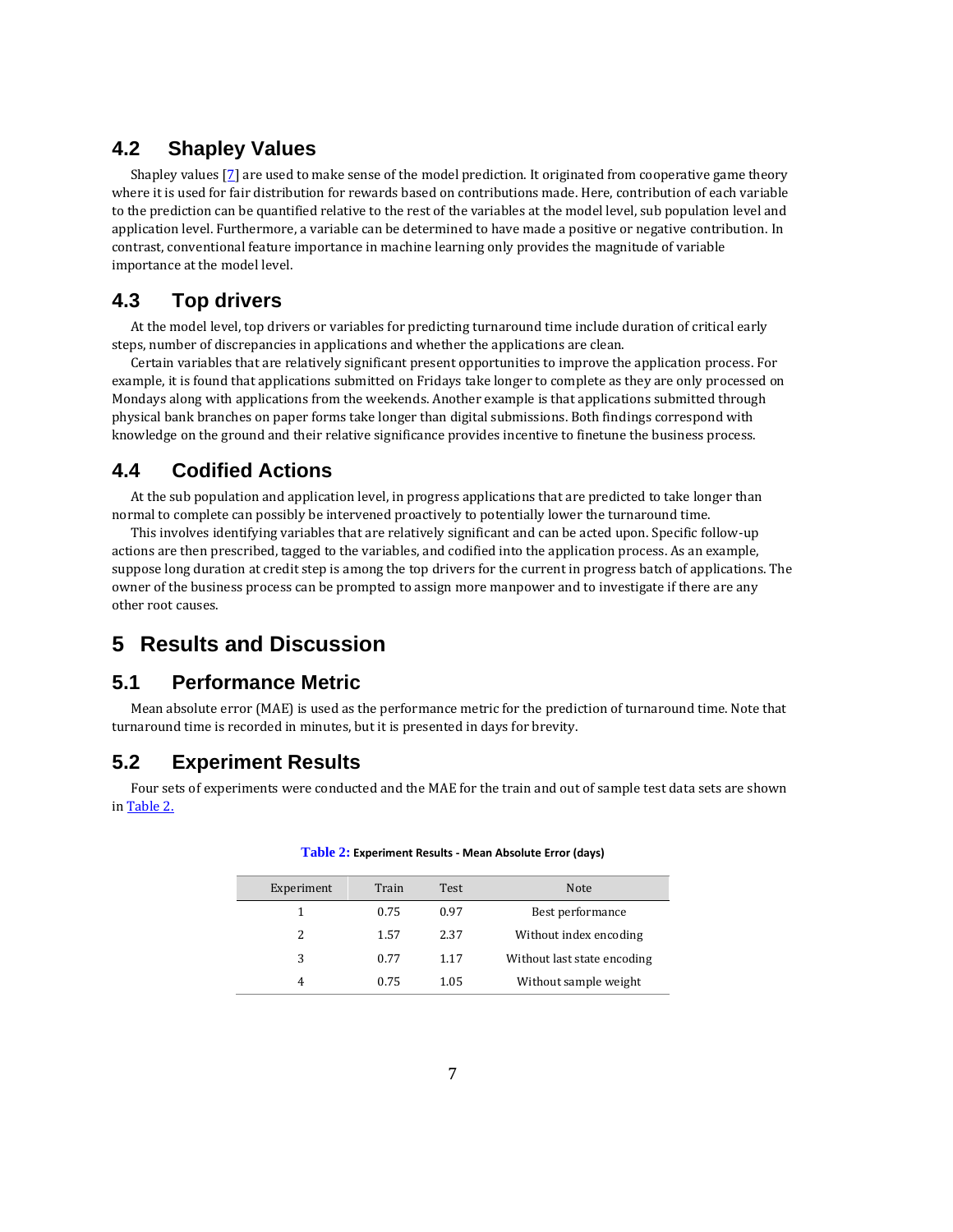In experiment 1, all variables, encodings and methods described in section 3 are used. The train and test MAE are 0.75 days and 0.97 days respectively. Model parameters are optimized using grid search and predefined cross validation. Experiment 1 has the best performance.

In experiment 2, index encoding is not used in order to quantify its impact on the model performance. Dynamic variables are dropped, and the model is trained only on static and last state variables. Test MAE is significantly higher at 2.37 days. Hence, index encoding has a significant impact on model performance.

In experiment 3, last state encoding is not used in order to quantify its impact on the model performance. Last state variables are dropped, and the model is trained only on static and dynamic variables. Test MAE is higher at 1.17 days. Thus, last state encoding has an impact on model performance as well.

In experiment 4, sample weight is not used in order to quantify its impact on the model performance. Test MAE is marginally higher at 1.38 days. However, impact of sample weight on model performance will likely depend on the trend of Turnaround time as mentioned earlier in section 3.10.

#### **5.3 Median Turnaround Time**

<span id="page-7-0"></span>This section looks at the median absolute error of experiment 1, which has the optimal mean absolute error. The median absolute error for the train and test data sets are 0.23 days and 0.35 days respectively, which is significantly lower than the corresponding mean absolute error. This is shown i[n Table 3.](#page-7-0)

#### **Table 3: Comparison of Mean and Median Absolute Error for Experiment 1**

| Experiment 1 | Mean Abs Err (days) | Median Abs Err (days) |
|--------------|---------------------|-----------------------|
| Train        | 0.76                | 0.23                  |
| Test         | 1.05                | 0.35                  |

Distribution of the absolute error, which has a long tail, is shown in [Figure 3.](#page-7-1) The considerable difference between the mean and median absolute error corresponds to the observation of the long tail. Investigation of applications that falls in the long tail is done and the commonality with the highest frequency is that these applications required communication from the customer at one point in time. It is inferred that the high prediction error can be attributed to the inability of the model to predict with accuracy when a particular customer will reply the bank should the need arise. Given that the majority of the applications do not fall into the long tail, it is more useful to use the median absolute error to gauge and communicate the performance of the machine learning model.



<span id="page-7-1"></span>**Figure 3: Long tail distribution of Absolute Error**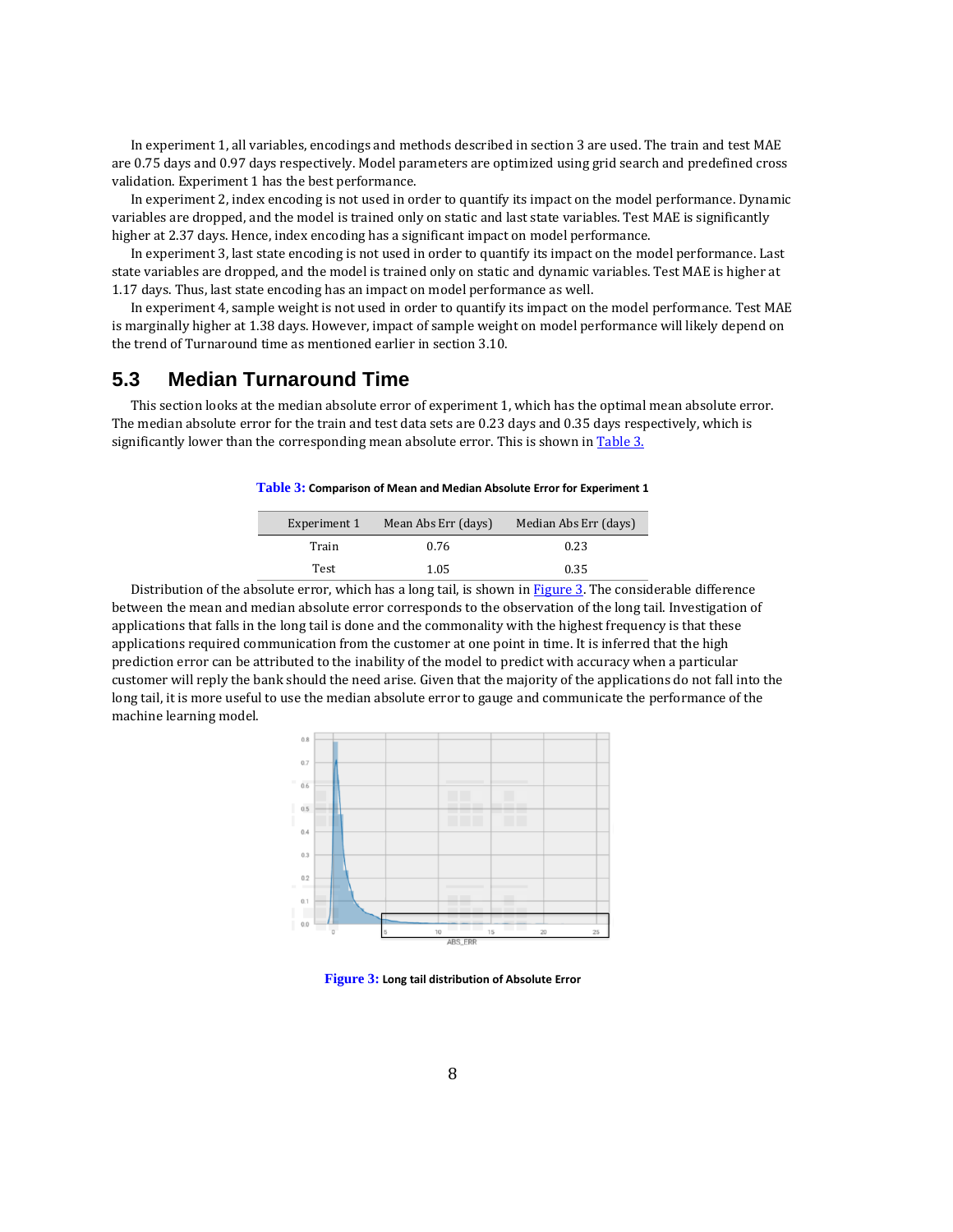### **5.4 Validating Index Encoding**

A characteristic of index encoding is that a fresh prediction can be made with every new update of the application. It follows naturally that the prediction error of subsequent predictions will be lower as more information is added. This hypothesis is proven in  $Figure 4$ , which shows a plot of prediction error against the number of updates with a clear downwards trend.



**Figure 4: Plot of Prediction Error against number of updates**

## <span id="page-8-3"></span>**6 Conclusions and Future Work**

This paper shows that index encoding and machine learning can be used to predict the turnaround time of a complex business process. Prediction can be made on in progress processes and refreshed when new information is available. Experiments results proved that the use of index encoding, last state encoding and sample weight improves the predictive power of the machine learning model. For applications that are predicted to have longer than normal turnaround time, model explain ability can be used to identify the top contributing variables. This allows for intervention in the process to potentially reduce turnaround time before completion.

Predicting the next step in a business process is possible  $[8]$  and useful. This will enable better allocation of resources in anticipation of any surge in volume for a particular step. Possible future work is the use of recurrent neural networks with Long Short Term Memory (LSTM) [\[9\]](#page-9-5) architectures for predicting turnaround time and next step. LSTM has been shown to successfully predict next step and turnaround or remaining time for business process with considerable success [\[10\]](#page-9-6).

#### **Acknowledgement**

We would like to thank our sponsors and collaborators from DBS Bank for supporting our work: Sameer Gupta, Gautam Gorki, Varun Gupta, Raju Nair, Hazel Seow, Geraldine Shu Fen Low.

#### **REFERENCES**

<span id="page-8-0"></span><bib id="bib1"><number>[1]</number>Maggi, F.M., Di Francescomarino, C., Dumas, M., Ghidini, C. 2014. Predictive monitoring of business processes. In: Proc. Of CAiSE. Springer, 457-472.</bib>

<span id="page-8-1"></span><bib id="bib2"><number>[2]</number>Xing, Z., Pei, J., Keogh, E.J.. 2010. A brief survey on sequence classification. SIGKDD Explorations, 12, I. 40- 48</bib>

<span id="page-8-2"></span><bib id="bib3"><number>[3]</number>Van der Aalst, W.M.P., Pesic, M., Song, M. 2010. Beyond process mining: From the past to present and future. In: Proc. Of CAiSE.  $38-52$ . </br/>hib>